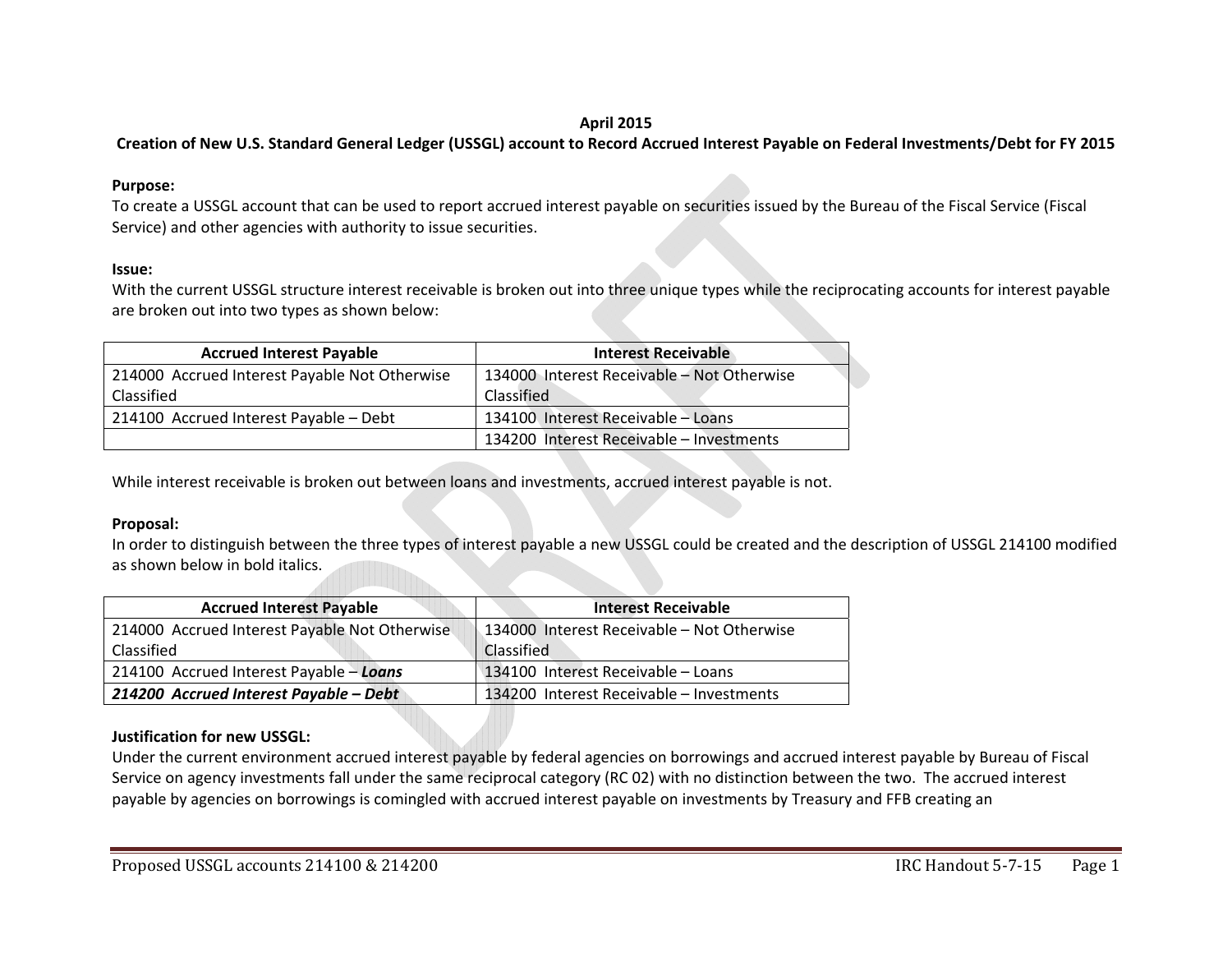Intragovernmental reporting issue. The creation of this new USSGL and the renaming of USSGL 214100 will enable these two unique accrued interest payables to be reported separately.

Proposed Account Title: Accrued Interest Payable - Debt Loans Account Number: 214100 Normal Balance: Credit

Proposed Definition: The amount of interest accrued and owed to others that is the result of loans and securities issued under general and special financing authority. This does not include accrued interest payable on, including securities issued by the Bureau of the Fiscal Service, Federal Financing Bank and agencies with authority to issue securities, which should be reported in USSGL account 214200. This account does not close at yearend.

Proposed Account Title: Accrued Interest Payable - Debt

Proposed Account Number: 214200

Proposed Normal Balance: Credit

Proposed Definition: The amount of interest accrued and owed to agencies that is the result of securities issued by the Bureau of the Fiscal Service, Federal Financing Bank and agencies with Authority to Issue Securities. This account does not close at yearend.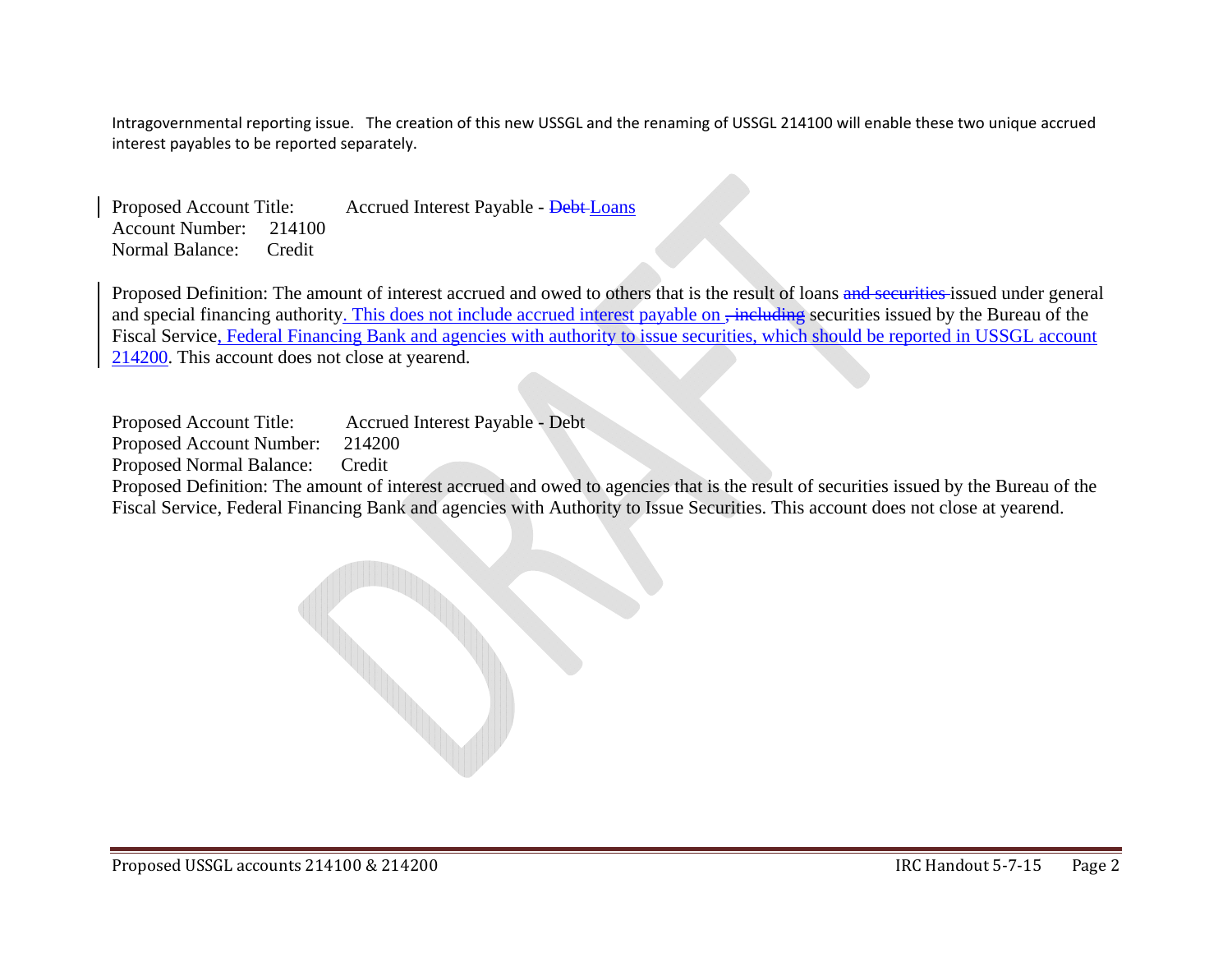### **Section III**

| <b>B112</b> To record accrued interest paid. |                                              |  |  |  |  |  |  |  |  |  |
|----------------------------------------------|----------------------------------------------|--|--|--|--|--|--|--|--|--|
| Comment:                                     | See USSGL TC-B418 for the accrued liability. |  |  |  |  |  |  |  |  |  |

#### **Budgetary Entry**

Debit 490100 Delivered Orders - Obligations, Unpaid Credit 490200 Delivered Orders - Obligations, Paid

### **Proprietary Entry**

| Debit        | 214000 | Accrued Interest Payable - Not Otherwise Classified           |
|--------------|--------|---------------------------------------------------------------|
| <b>Debit</b> | 214100 | Accrued Interest Payable DebtAccrued Interest Payable - Loans |
| Debit        | 214200 | Accrued Interest Payable - Debt                               |
| Credit       | 101000 | Fund Balance With Treasury                                    |

 $\Box$ 

The following TCs will be updated: B112, D102, D107, D110, D134, & D308

#### **Attribute Table:**

| No.    | <b>USSGL Account</b><br><b>Title</b>       | <b>Anticipated</b> | <b>Budg/Prop</b> | <b>Norm</b><br><b>Bal</b> | <b>Begin/End</b> | Debit/Credit | Auth<br><b>Type</b><br>Code | Apport<br>Cat | Apport<br>Cat B | Avail<br><b>Time</b> |
|--------|--------------------------------------------|--------------------|------------------|---------------------------|------------------|--------------|-----------------------------|---------------|-----------------|----------------------|
| 214100 | <b>Accrued Interest</b><br>Payable - Loans | N                  | D                | C                         | B/E              | D/C          |                             |               |                 |                      |
| 214200 | <b>Accrued Interest</b><br>Payable - Debt  | N                  |                  |                           | B/E              | D/C          |                             |               |                 |                      |